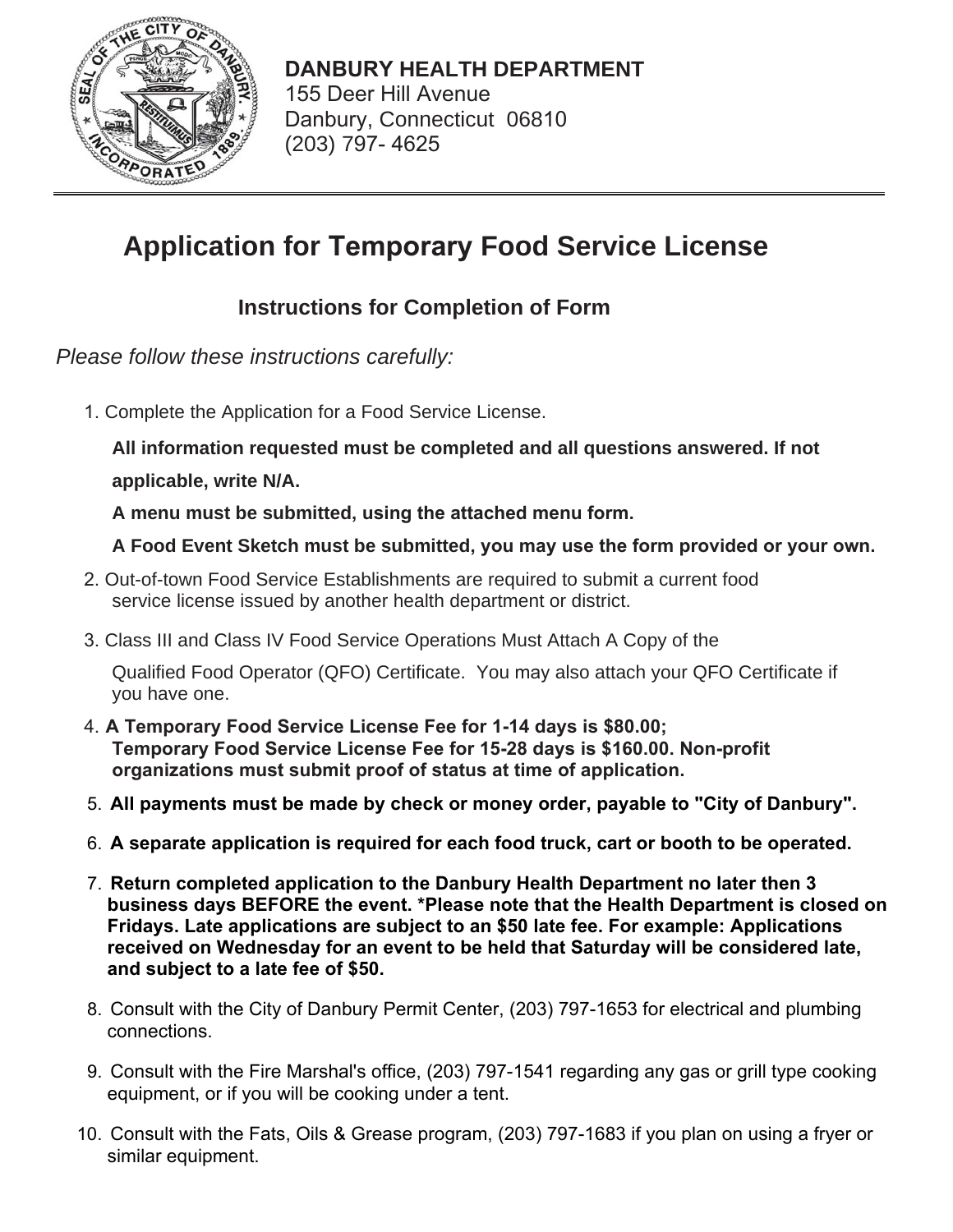

# **DANBURY HEALTH DEPARTMENT**

155 Deer Hill Avenue Danbury, Connecticut 06810  $(203)$  797-4625

# **Application For Temporary Food License**

| <b>Please Check Type of License:</b>      | Temporary: 1 to 14 consecutive days                                                                                                                                                                                                 |  |  |  |  |  |  |  |  |  |
|-------------------------------------------|-------------------------------------------------------------------------------------------------------------------------------------------------------------------------------------------------------------------------------------|--|--|--|--|--|--|--|--|--|
| Seasonal: Apr. - June or July - Sep.      | Temporary: 15 to 28 consecutive days<br>$\mathbf{1}$                                                                                                                                                                                |  |  |  |  |  |  |  |  |  |
|                                           |                                                                                                                                                                                                                                     |  |  |  |  |  |  |  |  |  |
|                                           |                                                                                                                                                                                                                                     |  |  |  |  |  |  |  |  |  |
|                                           |                                                                                                                                                                                                                                     |  |  |  |  |  |  |  |  |  |
|                                           |                                                                                                                                                                                                                                     |  |  |  |  |  |  |  |  |  |
| Name of Event/Organization/ Business:     |                                                                                                                                                                                                                                     |  |  |  |  |  |  |  |  |  |
|                                           |                                                                                                                                                                                                                                     |  |  |  |  |  |  |  |  |  |
|                                           | State: ___________________Zip: _______________________Home Phone: __________________________________                                                                                                                                |  |  |  |  |  |  |  |  |  |
|                                           |                                                                                                                                                                                                                                     |  |  |  |  |  |  |  |  |  |
|                                           |                                                                                                                                                                                                                                     |  |  |  |  |  |  |  |  |  |
|                                           |                                                                                                                                                                                                                                     |  |  |  |  |  |  |  |  |  |
|                                           |                                                                                                                                                                                                                                     |  |  |  |  |  |  |  |  |  |
|                                           |                                                                                                                                                                                                                                     |  |  |  |  |  |  |  |  |  |
|                                           | Business Phone: <u>Call Phone:</u> Cell Phone: Cell Phone: Community Phone: Cell Phone: Cell Phone: Cell Phone: Cell Phone: Cell Phone: Cell Phone: Cell Phone: Cell Phone: Cell Phone: Cell Phone: Cell Phone: Cell Phone: Cell Ph |  |  |  |  |  |  |  |  |  |
| <b>Please check Type of Water Supply:</b> |                                                                                                                                                                                                                                     |  |  |  |  |  |  |  |  |  |
| $\Box$ Self-contained / Home              | $\Box$ At Event Site<br>Other (please describe):<br>$\perp$                                                                                                                                                                         |  |  |  |  |  |  |  |  |  |
| $\Box$ Public Water                       | $\Box$ Public Water<br><u> 1980 - Johann Barbara, martxa alemaniar arg</u>                                                                                                                                                          |  |  |  |  |  |  |  |  |  |
| $\Box$ Private well $^*$                  | Private well *<br><u> 1989 - Johann Barbara, martxa alemaniar a</u>                                                                                                                                                                 |  |  |  |  |  |  |  |  |  |
|                                           | * Water analysis results performed within 3 months of the date of the event <b>must</b> be submitted                                                                                                                                |  |  |  |  |  |  |  |  |  |

*with application* 

**Please Check Type of Toilet Facilities and Location:** 

□ Rest Rooms Portable toilets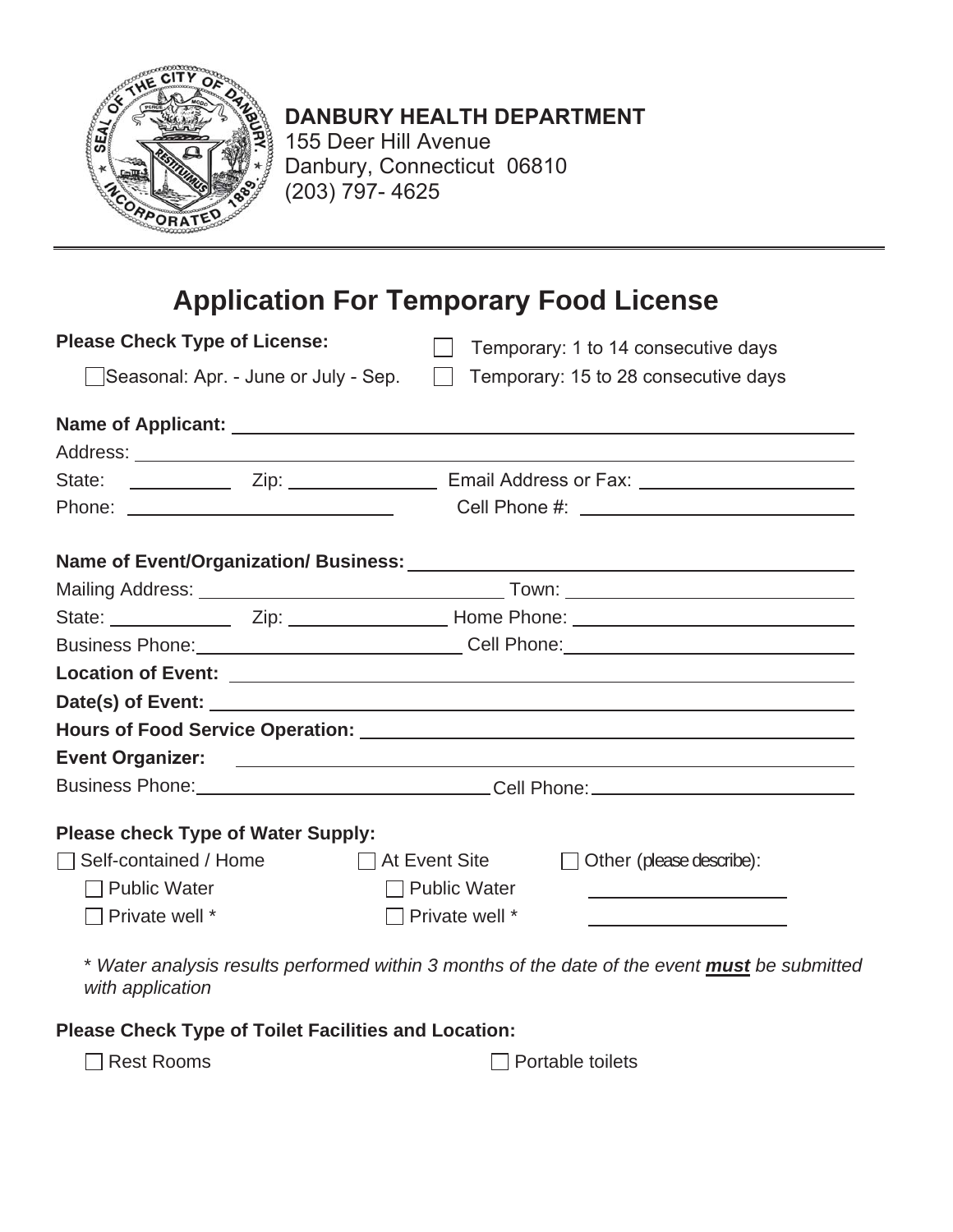#### **Please answer the following questions:**

*Note: All questions must be answered. Food Service License will not be issued for incomplete applications.* 

- Using **Menu Sheet** list all foods and beverages that will be served. Indicate where food will be made or purchased. (Note: Ice is considered a food)
- 2. Submit a **sketch showing the layout of the food event**. Show work tables/counters; cooking and hot holding equipment; coolers/refrigeration; hand washing stations; 3 bay sinks; customer service table/ counter, beverage station, dessert station, etc.
- 3. Will all foods be prepared at this food service event site?  $\Box$  Yes  $\Box$  No If answered "No", the facility used must be a licensed commercially inspected kitchen and the appropriate Health Department License must be attached. Also, describe how food will be protected during transportation and how product temperatures will be maintained (exempt status for CT Farmers).
- Will any foods be prepared ahead of time? List food item(s) and details of preparation when; where; how cooled; how reheated, etc. Please note that preparing food ahead of time may not be allowed.
- 5. Describe how temperatures of hot foods will be maintained while transporting to event, and monitored during the event (include equipment, etc.).
- 6. Describe how temperatures of cold foods will be maintained while transporting to event, and monitored during the event (include equipment, etc.).
- 7. Describe where and how cleaning and sanitizing of utensils, cutting boards, and other food contact surfaces will take place. Also, describe provisions for backup utensils (sanitized test strips must be available/used based on type of sanitizer used).

8. Describe how food items will be protected from public exposure (sneezing, coughing, touching, etc.) and outdoor elements (flies, dust, etc). Describe how food will be stored at the event (minimum of 12 inches off the ground).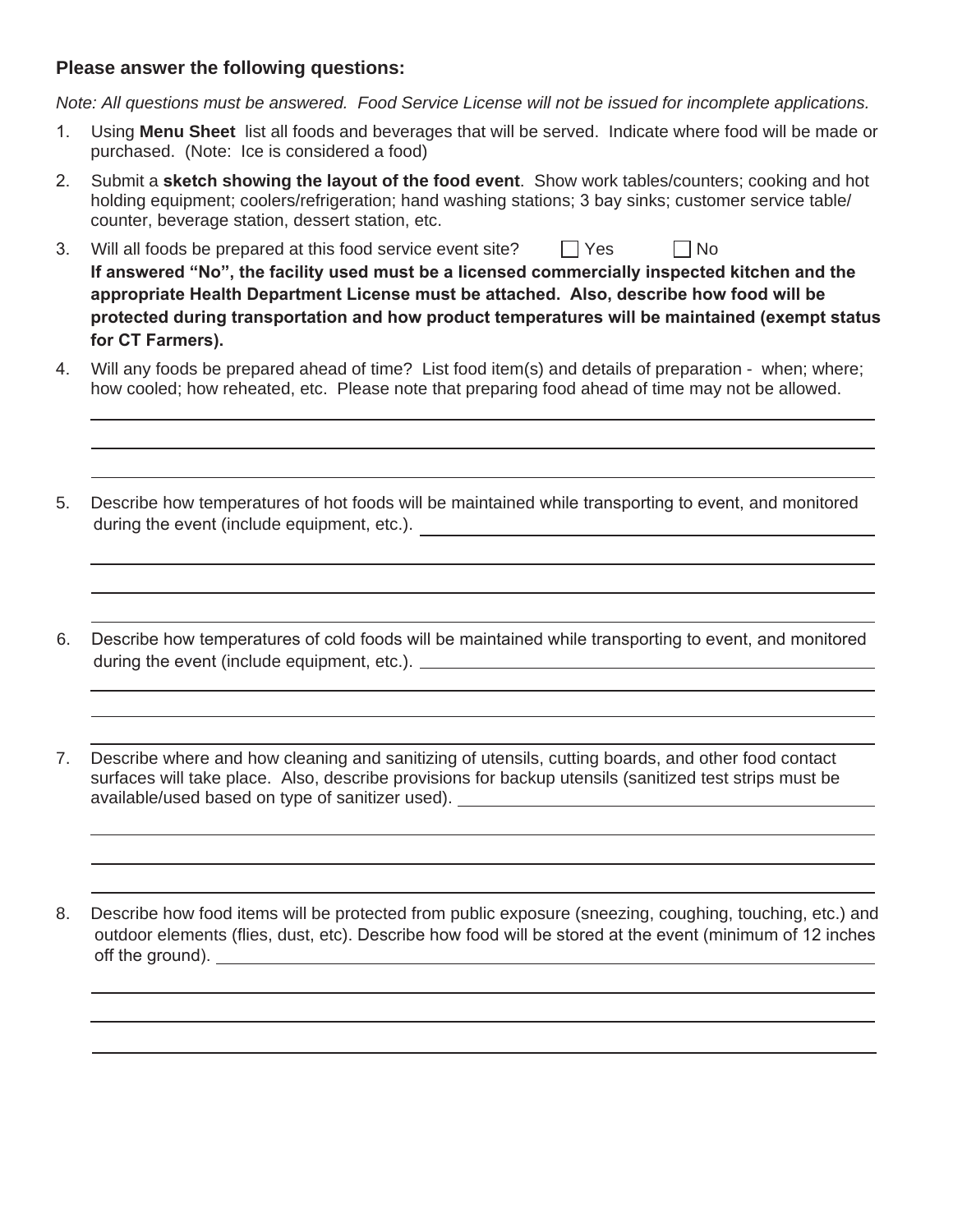By my signature below, I hereby agree to use standard food safety practices and guidelines when serving food and/or drink to the public. Failure to comply with the CT food/drink protection general statutes, regulations including CT Public Health Code Sections 19-13-B40, 19-13-B42, and any other regulations that may apply, and City Ordinances, may result in revocation of the Danbury Health Department food service license.

| Signature of Applicant              | Date     |           |         |      |
|-------------------------------------|----------|-----------|---------|------|
| <b>Fee Schedule:</b><br>Check One:  | Amt. Due | Amount Pd | Check # | Date |
| 1-14 Day Temporary Food License*    | \$80.00  |           |         |      |
| 15-28 Days Temporary Food License * | \$160.00 |           |         |      |
| Seasonal Food Service License*      | \$200.00 |           |         |      |

\*Temporary Food Licenses are measured in consecutive days. All fees are non-refundable

#### **FOR DANBURY HEALTH DEPARTMENT OFFICE USE ONLY**

| Receipt# | <b>AMOUNT</b><br><b>PAID</b> | *NON-PROFITFEE-<br>\$35.00 for 1-14 days; \$70.00 for 15-28 days<br>(Proof of Non-Profit Status Required)<br>*Section 8A-6 (11) Code of Ordinances |      |
|----------|------------------------------|----------------------------------------------------------------------------------------------------------------------------------------------------|------|
|          |                              | Review/Inspec.                                                                                                                                     | Date |

Application reviewed by:

Comments: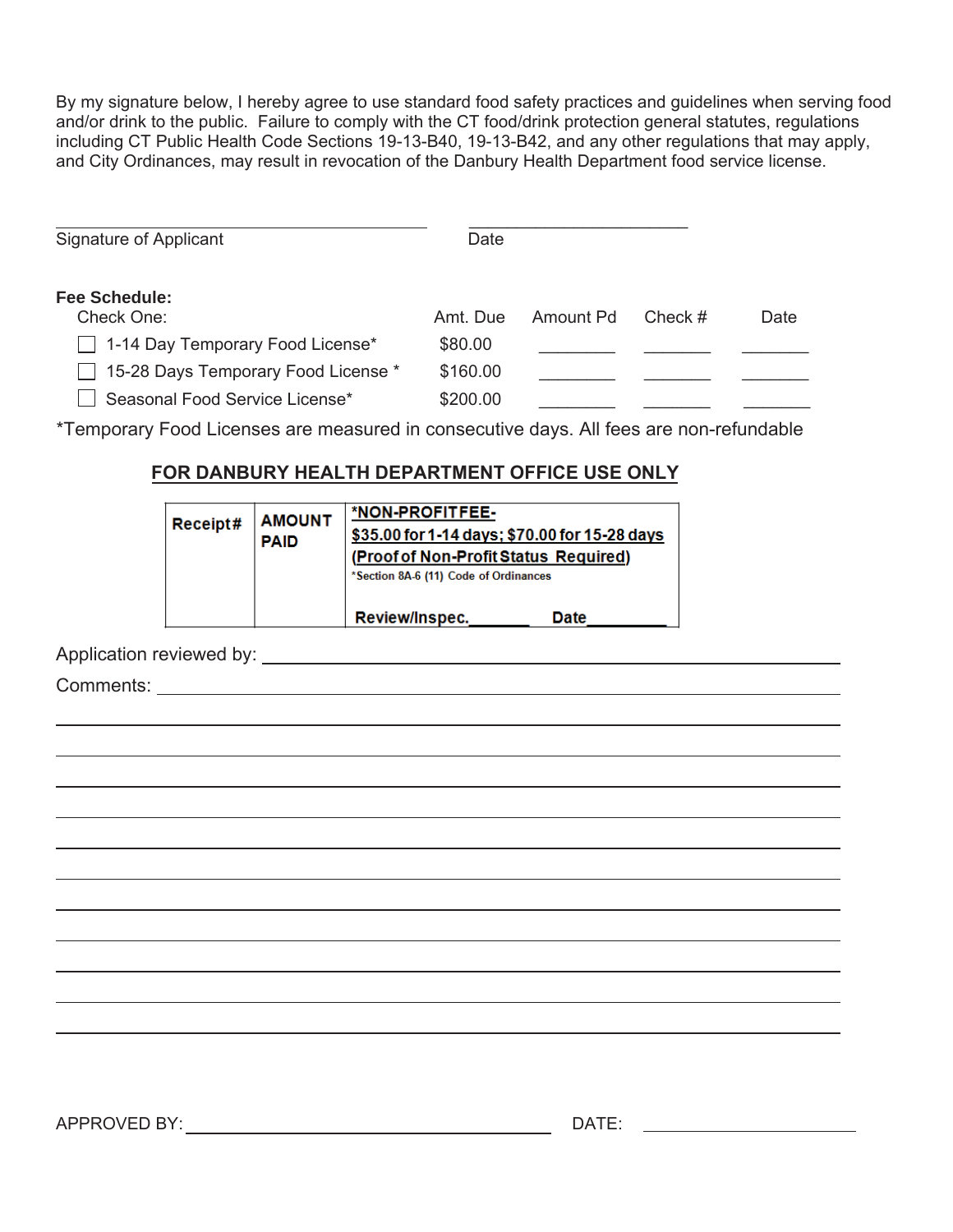### **MENU SHEET**

| <b>Menu Item</b><br>Include beverages, desserts, snack<br>items, etc. | <b>Source</b><br>(Check Appropriate Box)                 | <b>Where Made?</b><br><b>Where Purchased</b>                  |  |  |  |  |  |  |
|-----------------------------------------------------------------------|----------------------------------------------------------|---------------------------------------------------------------|--|--|--|--|--|--|
| <b>Example: Tossed Salad</b>                                          | $\boxtimes$<br>Made by organization<br>Commercially made | Pre-cut lettuce from Whole Food Market<br>Salad made at event |  |  |  |  |  |  |
| Example: Meatballs & Sauce                                            | Made by organization<br>Commercially made                | Sauce made at event<br>Meatballs from Costco, Brookfield      |  |  |  |  |  |  |
| Example: Baked Ziti                                                   | Made by organization<br>$\boxtimes$ Commercially made    | Tiziana's, Danbury                                            |  |  |  |  |  |  |
|                                                                       | Made by organization<br>Commercially made                |                                                               |  |  |  |  |  |  |
|                                                                       | Made by organization<br>Commercially made                |                                                               |  |  |  |  |  |  |
|                                                                       | Made by organization<br>Commercially made                |                                                               |  |  |  |  |  |  |
|                                                                       | Made by organization<br>Commercially made                |                                                               |  |  |  |  |  |  |
|                                                                       | Made by organization<br>Commercially made                |                                                               |  |  |  |  |  |  |
|                                                                       | Made by organization<br>Commercially made                |                                                               |  |  |  |  |  |  |
|                                                                       | Made by organization<br>Commercially made                |                                                               |  |  |  |  |  |  |
|                                                                       | Made by organization<br>Commercially made                |                                                               |  |  |  |  |  |  |
|                                                                       | Made by organization<br>Commercially made                |                                                               |  |  |  |  |  |  |
|                                                                       | Made by organization<br>Commercially made                |                                                               |  |  |  |  |  |  |
|                                                                       | Made by organization<br>Commercially made                |                                                               |  |  |  |  |  |  |
|                                                                       | Made by organization<br>Commercially made                |                                                               |  |  |  |  |  |  |
|                                                                       | Made by organization<br>Commercially made                |                                                               |  |  |  |  |  |  |
|                                                                       | Made by organization<br>Commercially made                |                                                               |  |  |  |  |  |  |
|                                                                       | Made by organization<br>Commercially made                |                                                               |  |  |  |  |  |  |
|                                                                       | Made by organization<br>Commercially made                |                                                               |  |  |  |  |  |  |
|                                                                       | Made by organization<br>Commercially made                |                                                               |  |  |  |  |  |  |
|                                                                       | Made by organization<br>Commercially made                |                                                               |  |  |  |  |  |  |
|                                                                       | Made by organization<br>Commercially made                |                                                               |  |  |  |  |  |  |